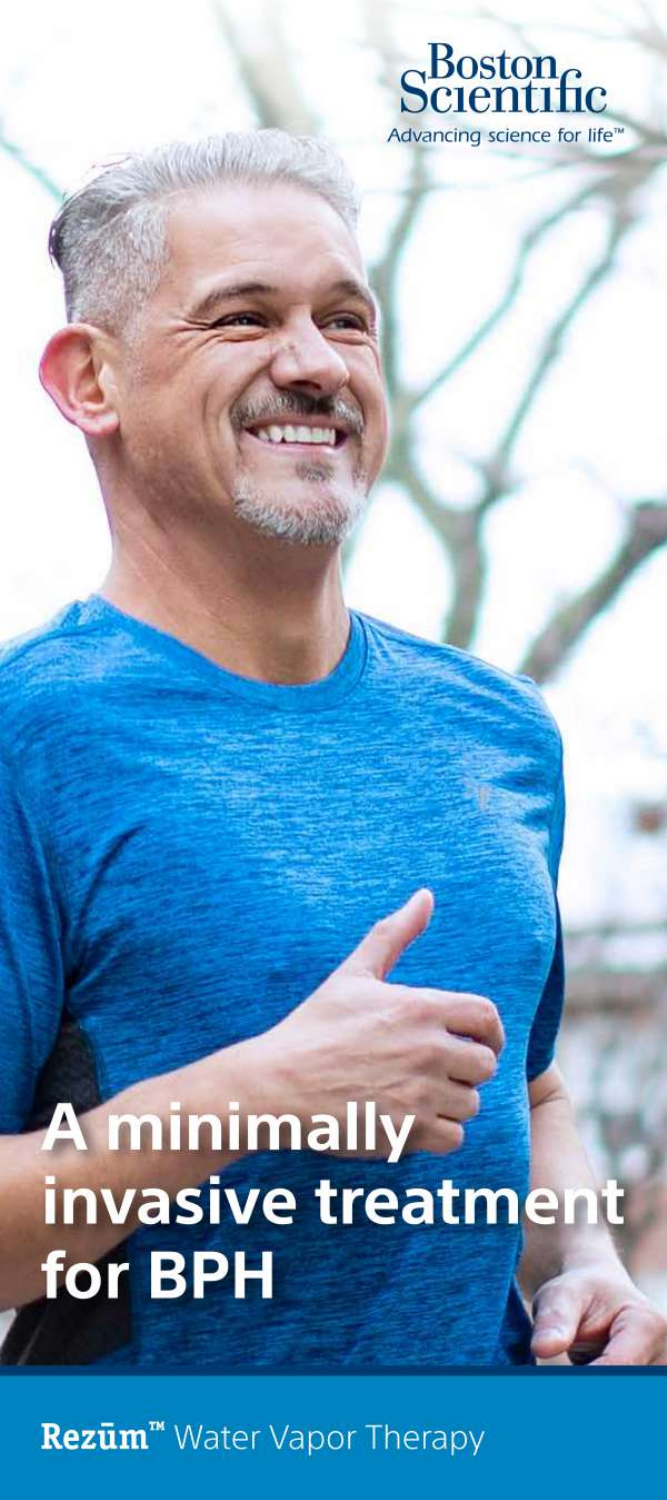

and up to **90%** of men by age 85<sup>1</sup>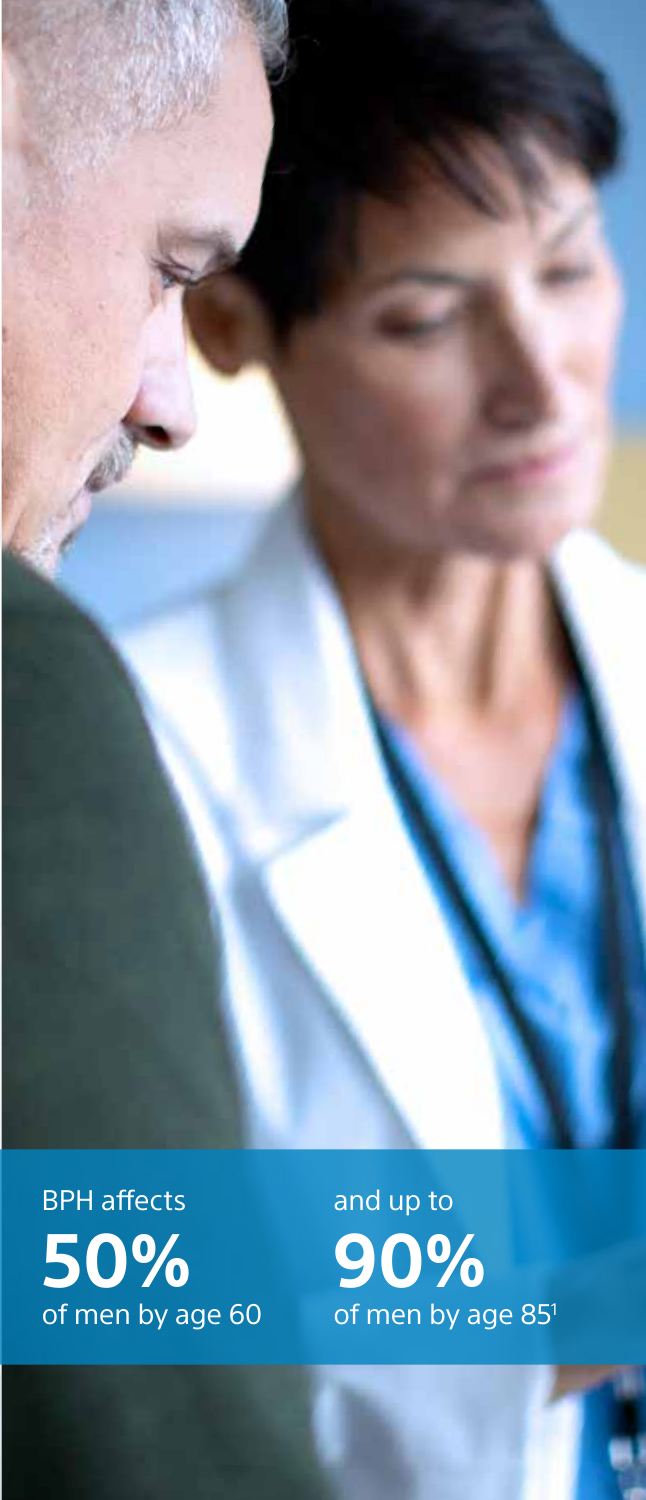# **What is BPH?**

Benign prostatic hyperplasia (BPH) is an enlargement of the prostate gland affecting about 50% of men by age 60, and up to 90% of men by age 85.<sup>1</sup> This enlargement can compress the urethra, reducing the flow of urine from the bladder, and sometimes blocking it entirely.

The symptoms of BPH include:

- Urinary frequency
- Irregular flow
- Urgency
- Weak stream
- Straining
- Getting up at night to urinate

## **Treating BPH**

Not ready for surgery, but don't want to be on medication? Rezūm™ Water Vapor Therapy is an option designed to reduce BPH symptoms in men with enlarged prostates — without the side effects of BPH medications.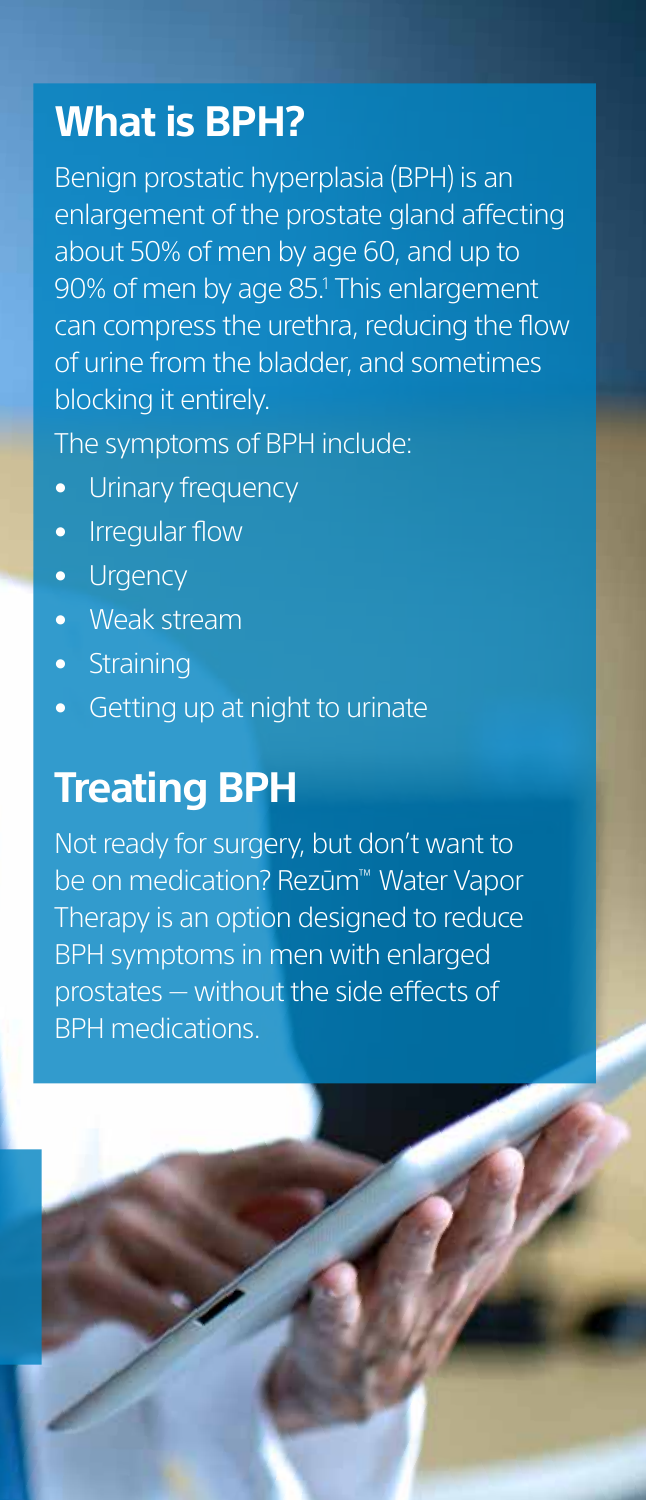# **See the difference**

Rezūm™ Water Vapor Therapy uses the natural energy stored in water vapor, or steam. Clinical studies show a positive safety profile with the ability to relieve symptoms associated with BPH.<sup>2</sup>

During each 9-second treatment, sterile water vapor is released throughout the targeted prostate tissue. When the steam turns back into water, all the stored energy is released, causing the cells to die.

Over time, your body's natural healing response removes the dead cells, shrinking the prostate. With the extra tissue removed, the urethra opens, reducing BPH symptoms.

Most patients begin to experience symptom relief in as soon as two weeks, and maximum benefit may occur within three months. Patient responses can and do vary.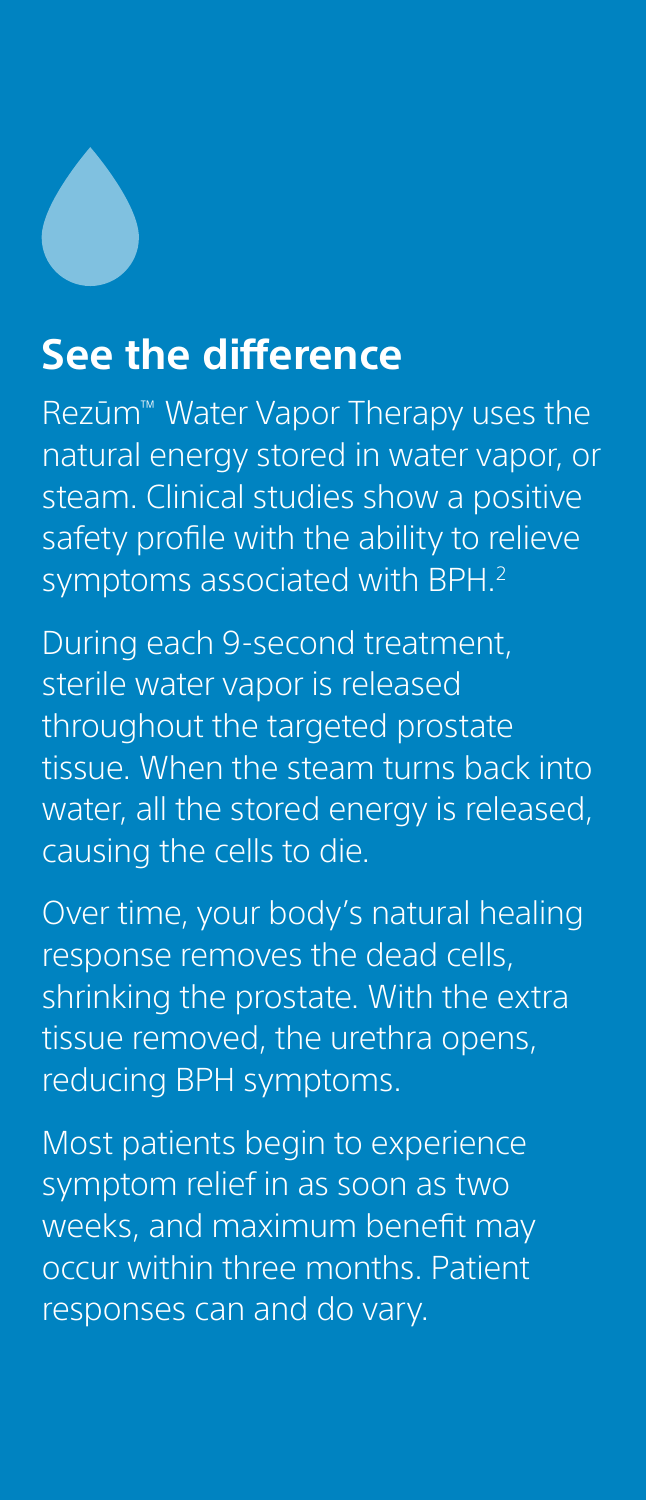

*The number of water vapor treatments varies depending on the size of the prostate. The procedure is done during one appointment. The images above are intended to show how the procedure works, not to provide an exact representation of patient results.*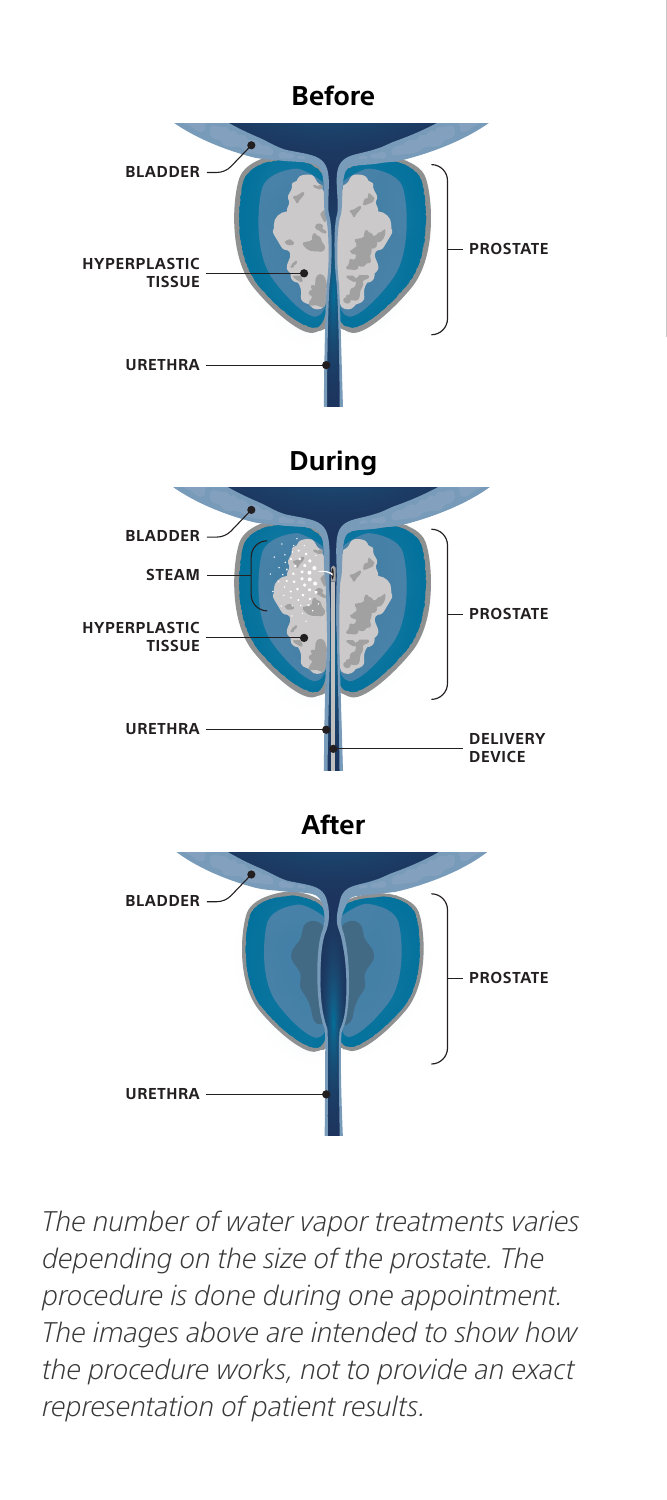# **3 Simple Steps**

The following is intended as a general overview, an your doctor about questions you may have about the

### **1. Before your procedure**

- Your doctor may stop anticoagulants (blood thinners) a few days to a week prior to your procedure.
- Antibiotics may be prescribed.
- Your doctor will discuss any pain medications that will be used.

### **2. Procedure day**

- The actual procedure takes only minutes; however, plan on spending approximately two hours for the entire appointment.
- You will receive pain medication prescribed by your doctor for the procedure.
- Plan to have a driver for your appointment, unless your doctor tells you that you can drive yourself home.

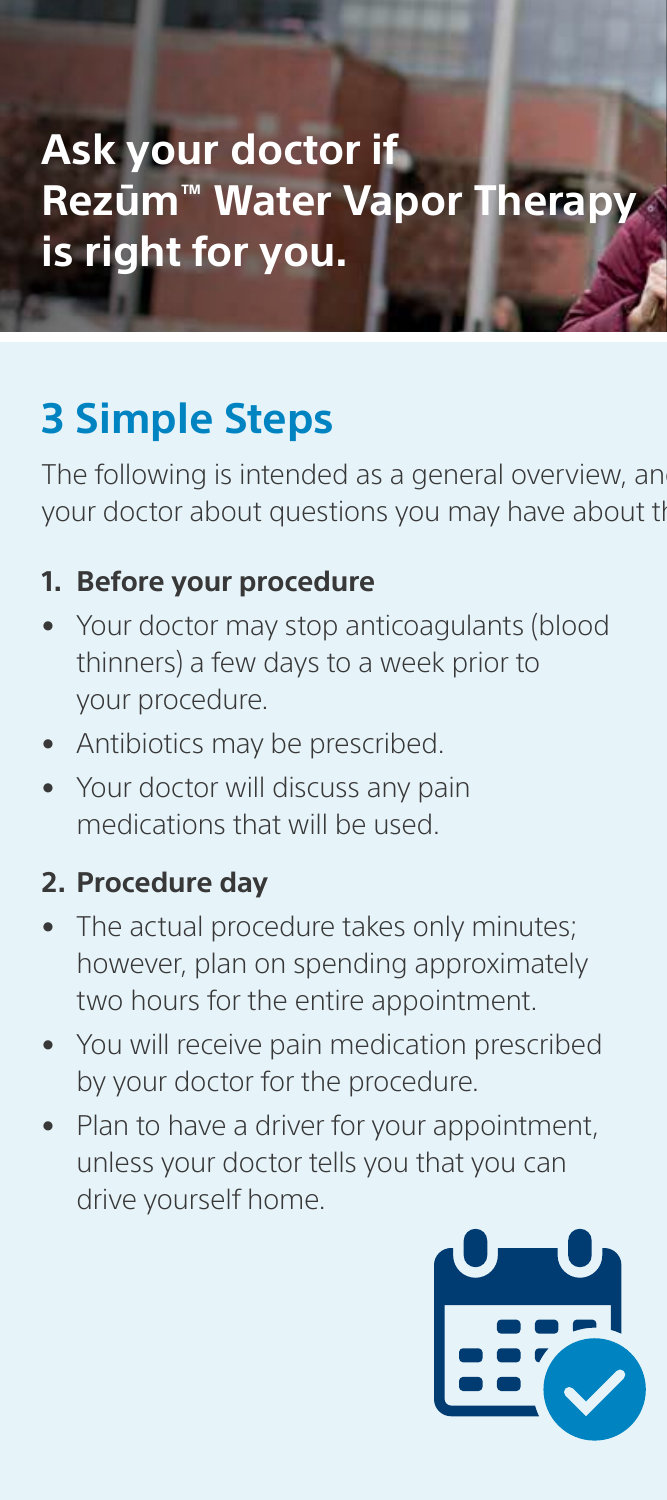

d your experience may differ. Please talk with ne procedure.

### **3. Resume your life**

- After your procedure, continue oral antibiotics as prescribed by your doctor.
- Your doctor may recommend a catheter for a few days to ease urination during healing.
- Avoid activities that may irritate your prostate. Consult your doctor for specific recommendations.
- If you experience discomfort:
	- Take a mild pain medication, as recommended by your doctor.
	- Try a warm bath or sitting on a hot water bottle.
	- Consider temporarily removing caffeine, chocolate and alcohol from your diet.

Within a few days, you will most likely be able to resume normal activities\* and most patients will experience noticeable symptom improvement in as soon as two weeks.<sup>2</sup>